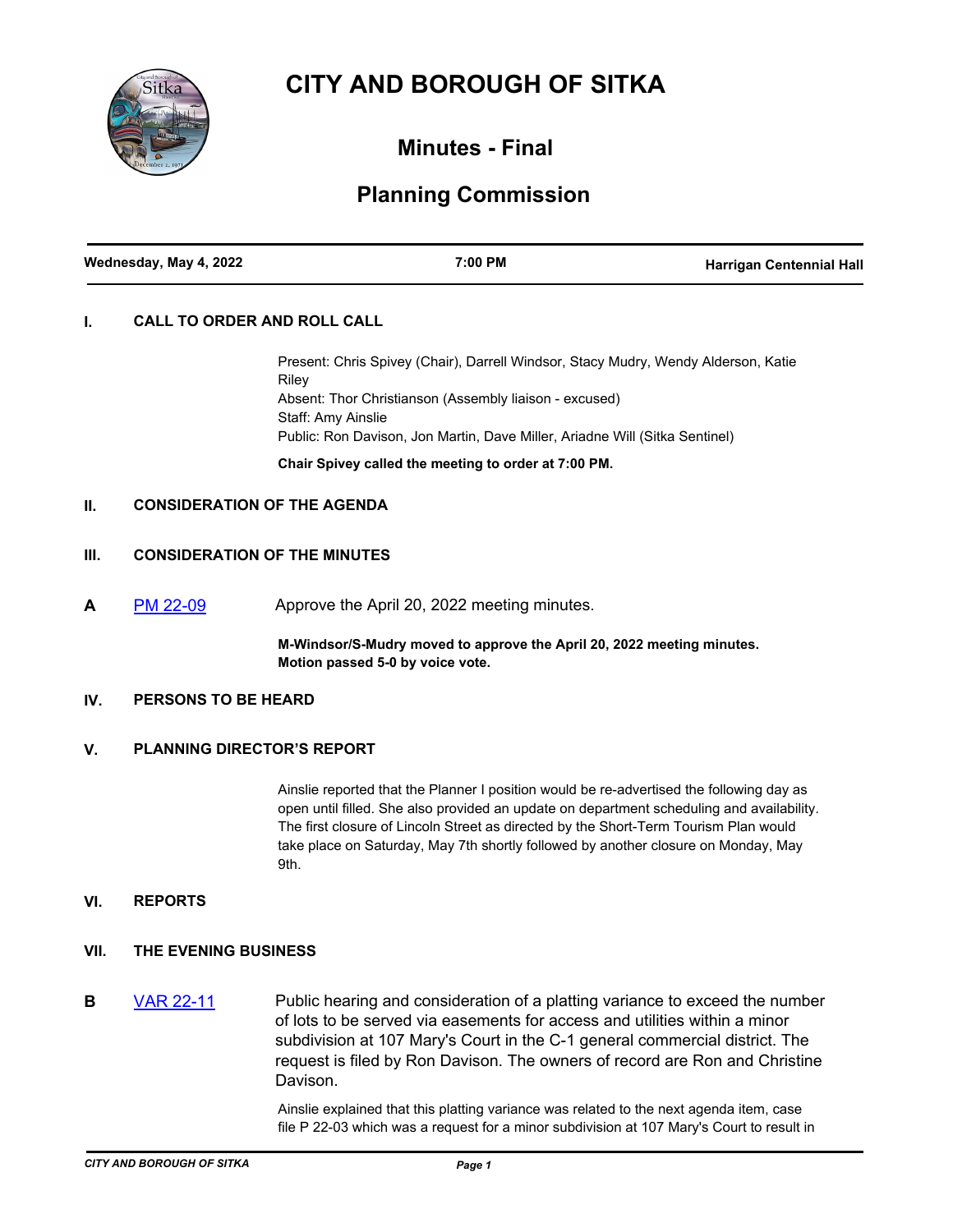two lots. As Mary's Court was an access and utility easement, Ainslie described the limitations SGC 21.40 placed on easements; access easements and utility easements could serve no more than four lots. At the time of the request, five lots were served by the utility easement (meaning the subdivision action would bring the total to six lots) and four lots were served by the access easement (subdivision action would bring total to five lots). This was why a platting variance was necessary. On utilities, while CBS could not guarantee the condition or reliability of private utility lines, they were built to an appropriate size such to accept another lot. On access, Mary's Court was not of a size or standard to be accepted by CBS for maintenance, but it was expected that it could handle traffic of an additional lot. Given that CBS would not be accepting the Mary's Court utility system or road for maintenance and the difficulty of developing the Haley Way right-of-way (by either CBS or the applicant) for alternative access and/or utility connection, Ainslie agreed that the variance was justified and recommended approval.

The applicant, Ron Davison, came forward. Commissioners had no questions for Davison and excused the applicant. Commissioners felt the request was justified and agreed the variance was appropriate.

**M-Alderson/S-Windsor moved to approve the platting variance to serve six lots by a private utility easement and five lots with an access easement at 107 Mary's Court in the C-1 general commercial district. The property was also known as Lot 11A, Davison Subdivision. The request was filed by Ron Davison. The owners of record were Ron and Christine Davison. Motion passed 5-0 by voice vote.** 

**M-Alderson/S-Windsor moved to adopt the required findings for platting variances. Motion passed 5-0 by voice vote.**

**C** [P 22- 03](http://sitka.legistar.com/gateway.aspx?m=l&id=/matter.aspx?key=13598) Public hearing and consideration of a preliminary plat for a minor subdivision to result in two lots at 107 Mary's Court in the C-1 general commercial district. The property is also known as Lot 11A, Davison Subdivision. The request is filed by Ron Davison. The owners of record are Ron and Christine Davison.

> As access and utilities for the subdivision had been covered in the previous item, Ainslie provided specifics about the new lot to be created. It would be approximately 6,698 square feet in size and over 130 feet wide, meeting the dimensional standards for the district. The proposed lot was already developed with a house; the new lot lines observed the setback requirements for the district so no non-conformities would result from the subdivision action and the Fire Marshal had affirmed that the distances to property lines were appropriate to meet fire separation distances. The lot would be located at the top of Mary's Court and had lots of light and a fair amount of open space on the east side of the lot. Staff recommended approval.

The applicant, Ron Davison came forward. Commissioners had no questions for the applicant.

**M-Alderson/S-Windsor moved to approve the preliminary plat for a minor subdivision to result in two lots at 107 Mary's Court in the C-1 general commercial district subject to the attached conditions of approval. The property was also known as Lot 11A, Davison Subdivision. The request was filed by Ron Davison. The owners of record were Ron and Christine Davison. Motion passed 5-0 by voice vote.**